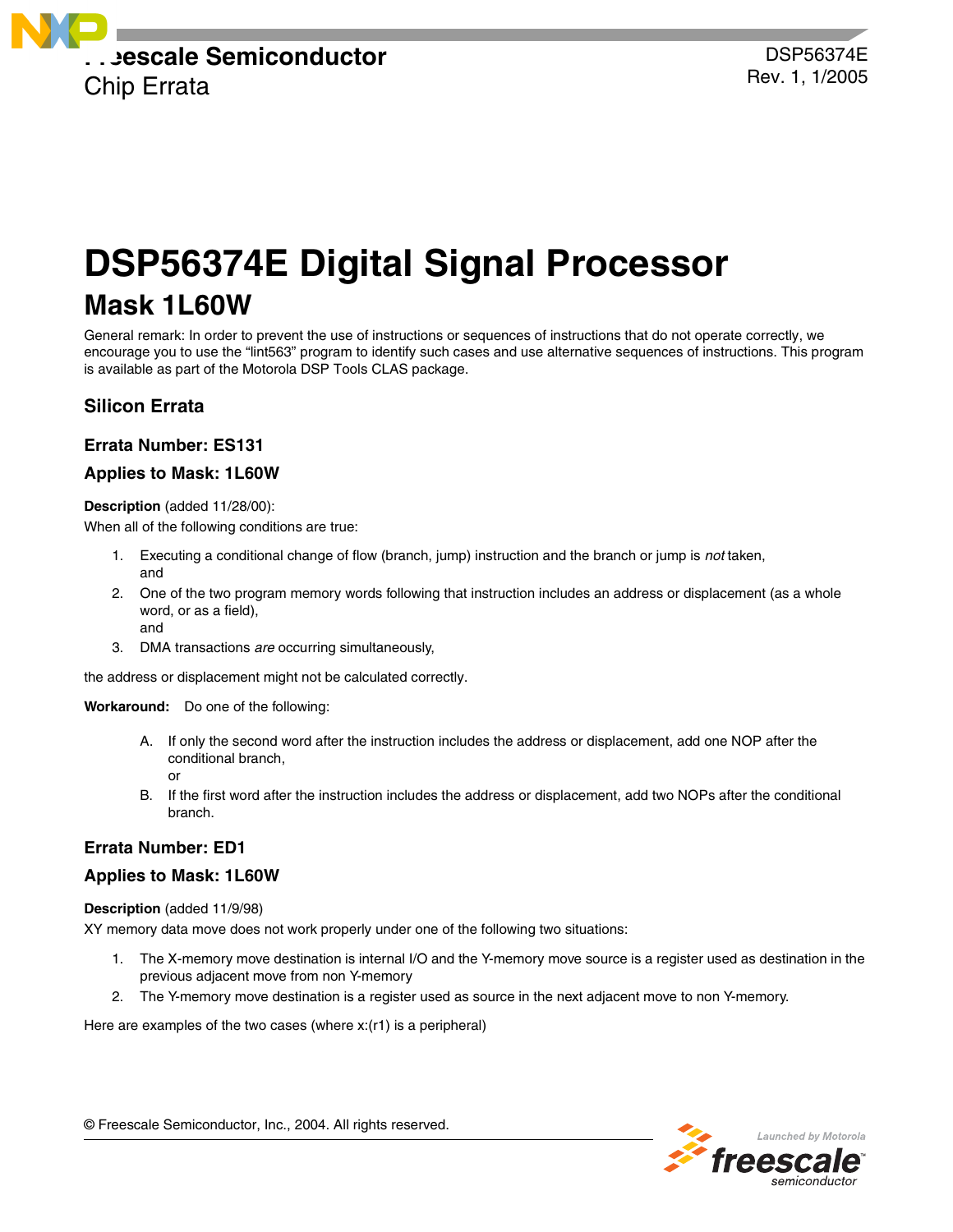

# **Example 1:**

```
move # $12, y0move x0, x: (r7) y0, y: (r3) ; (while x: (r7) is a peripheral).
```
#### **Example 2:**

```
mac x1, y0, a x1, x:(r1)+ y:(r6)+, y0move y0,y1
```
Any of the following alternatives can be used:

- A. Separate these two consecutive moves by any other instruction.
- B. Split XY Data Move to two moves.

**Pertains to:** DSP56300 Family Manual, Section B-5 "Peripheral pipeline restrictions.

#### **Errata Number: ED4**

#### **Applies to Mask: 1L60W**

**Description** (added 10/31/1997)

The following instructions should not start at address LA:

MOVE to/from Program space {MOVEM, MOVEP (only the P space options)}

This is not a bug but a documentation update (Appendix B, DSP56300 Family Manual).

#### **Errata Number: ED28**

#### **Applies to Mask: 1L60W**

**Description** (added 1/7/1997; identified as Documentation Errata 2/1/99)

When two consecutive LAs have a conditional branch instruction at LA-1 of the internal loop, the part does not operate properly. For example, the following sequence may generate incorrect results:

```
DO #5, LABEL1
        NOP
        DO #4, LABEL2
        NOP 
        MOVE (R0) +
        BSCC _DEST;conditional branch at LA-1 of 
          ;internal loop
        NOP;internal LA
LABEL2
        NOP;external LA
LABEL1
        NOP 
        NOP 
_DEST NOP
        NOP 
        RTS
```
**Workaround:** Put an additional NOP between LABEL2 and LABEL1.

**Pertains to:** DSP56300 Family Manual, Appendix B, Section B-4.1.3, "At LA-1."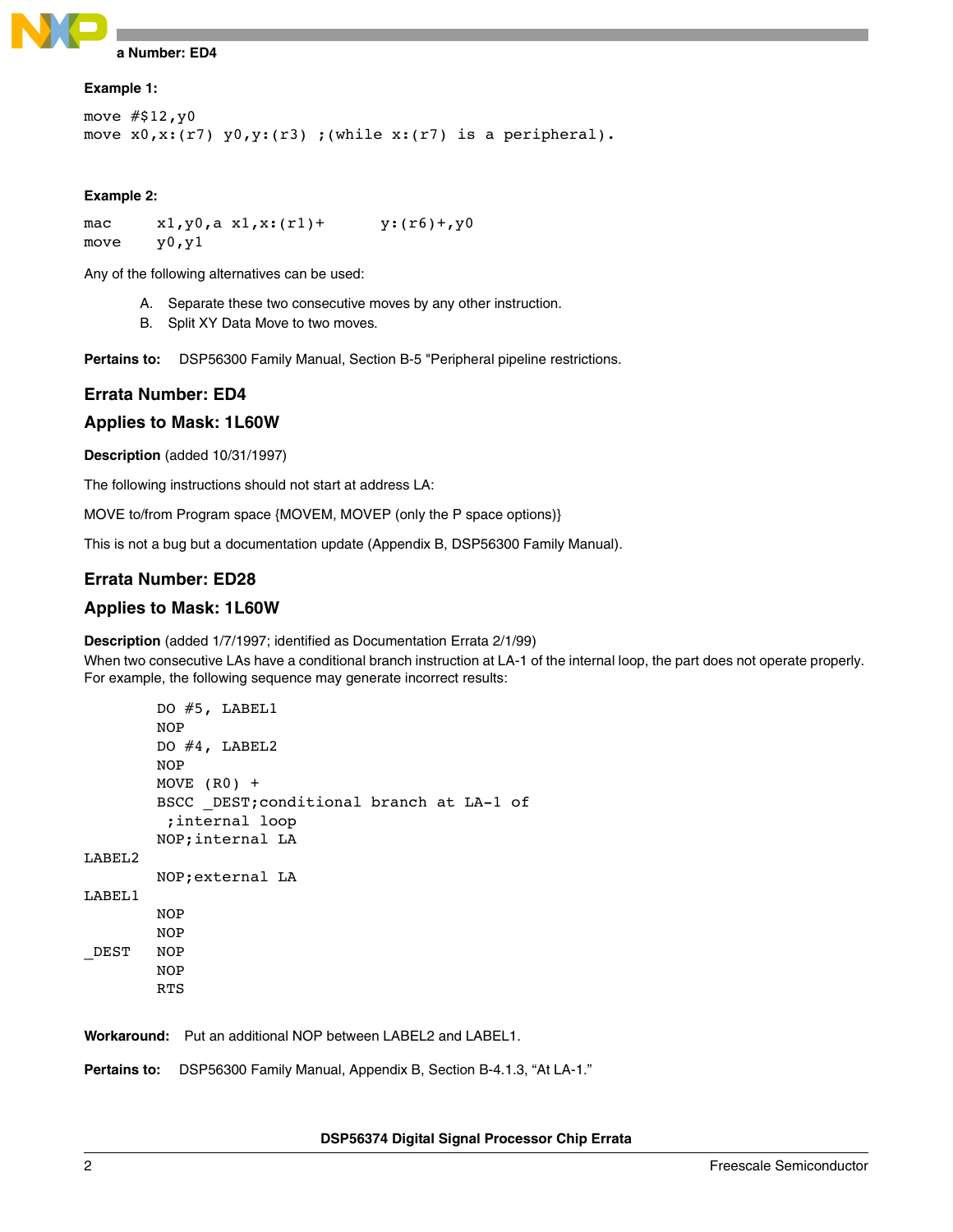

#### **Errata Number: ED32**

#### **Applies to Mask: 1L60W**

**Description** (added 11/9/98; identified as a Documentation errata 2/1/99)

When returning from a long interrupt (by RTI instruction), and the first instruction after the RTI is a move to a DALU register (A, B, X, Y), the move may not be correct, if the 16-bit arithmetic mode bit (bit 17 of SR) is changed due to the restoring of SR after RTI.

**Workaround:** Replace the RTI with the following sequence:

movec ssl,sr nop rti

**Pertains to:** DSP56300 Family Manual. Add a new section to Appendix B that is entitled "Sixteen-Bit Compatibility Mode Restrictions."

#### **Errata Number: ED33**

#### **Applies to Mask: 1L60W**

**Description** (added 12/16/98; identified as a Documentation errata 2/1/99):

When Stack Extension mode is enabled, a use of the instructions BRKcc or ENDDO inside do loops might cause an improper operation.

If the loop is non nested and has no nested loop inside it, the erratais relevant only if LA or LC values are being used outside the loop.

**Workaround:** If Stack Extension is used, emulate the BRKcc or ENDDO as in the following examples. We split between two cases, finite loops and do forever loops.

1. Finite DO loops (i.e. not DO FOREVER loops)

==============================================

#### BRKcc

```
Original code:
```

```
do #N,label1
        .....
        .....
                do #M,label2
                .....
                .....
                BRKcc
                .....
                .....
label2
        .....
        .....
label1
```
Will be replaced by:

```
do #N, label1
.....
.....
       do #M, label2
       .....
```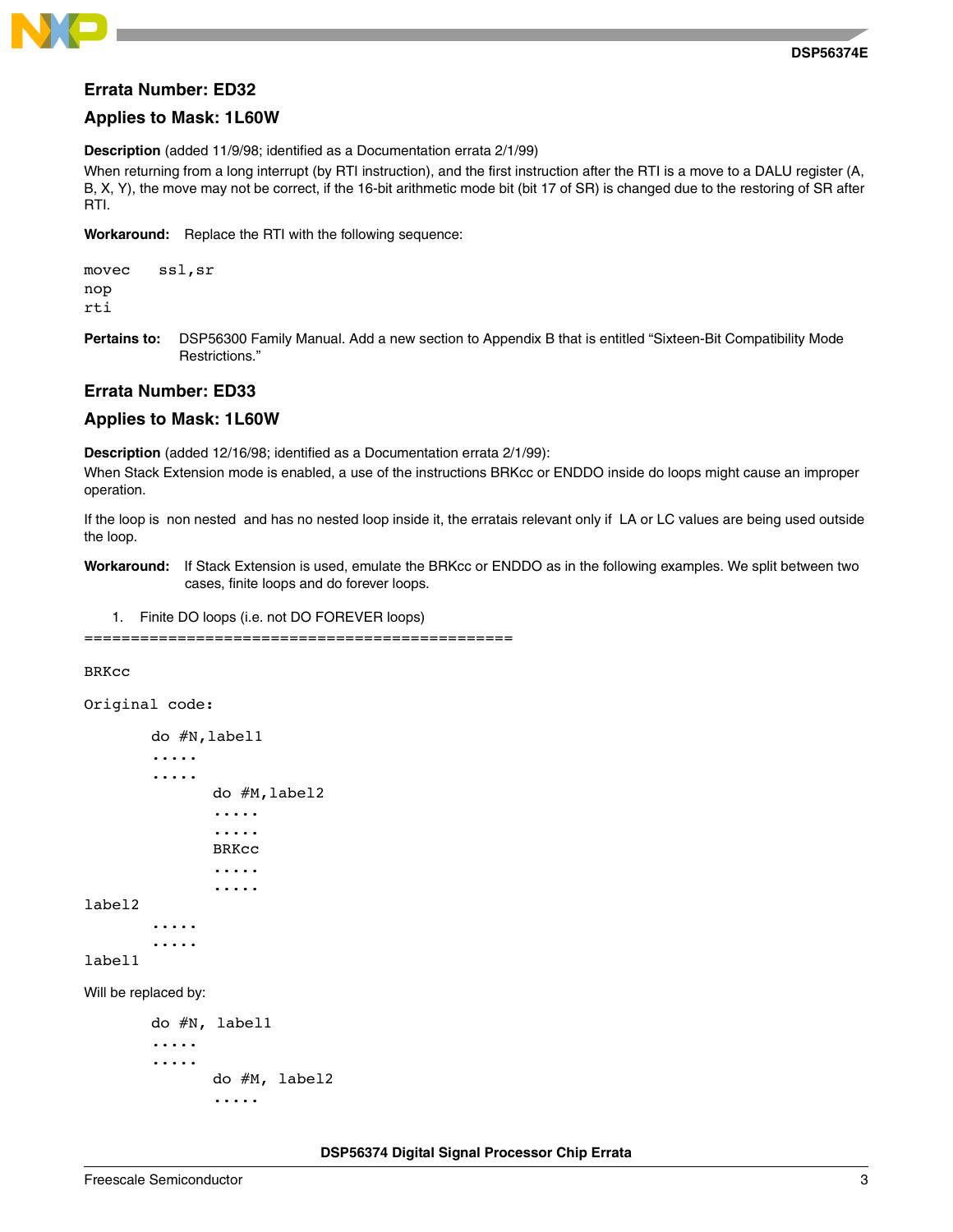```
Errata Number: ED33
```
..... Jcc fix\_brk\_routine ..... ..... nop\_before\_label2 nop ; This instruction must be NOP. label2 ..... ..... label1 .... .... fix\_brk\_routine move #1,lc jmp nop\_before\_label2 ENDDO ------ Original code: do #M,label1 ..... ..... do #N,label2 ..... ..... ENDDO ..... ..... label2 ..... ..... label1 Will be replaced by: do #M,label1 ..... ..... do #N, label2 ..... ..... JMP fix\_enddo\_routine nop\_after\_jmp NOP ; This instruction must be NOP. ..... ..... label2 ..... ..... label1 .... ....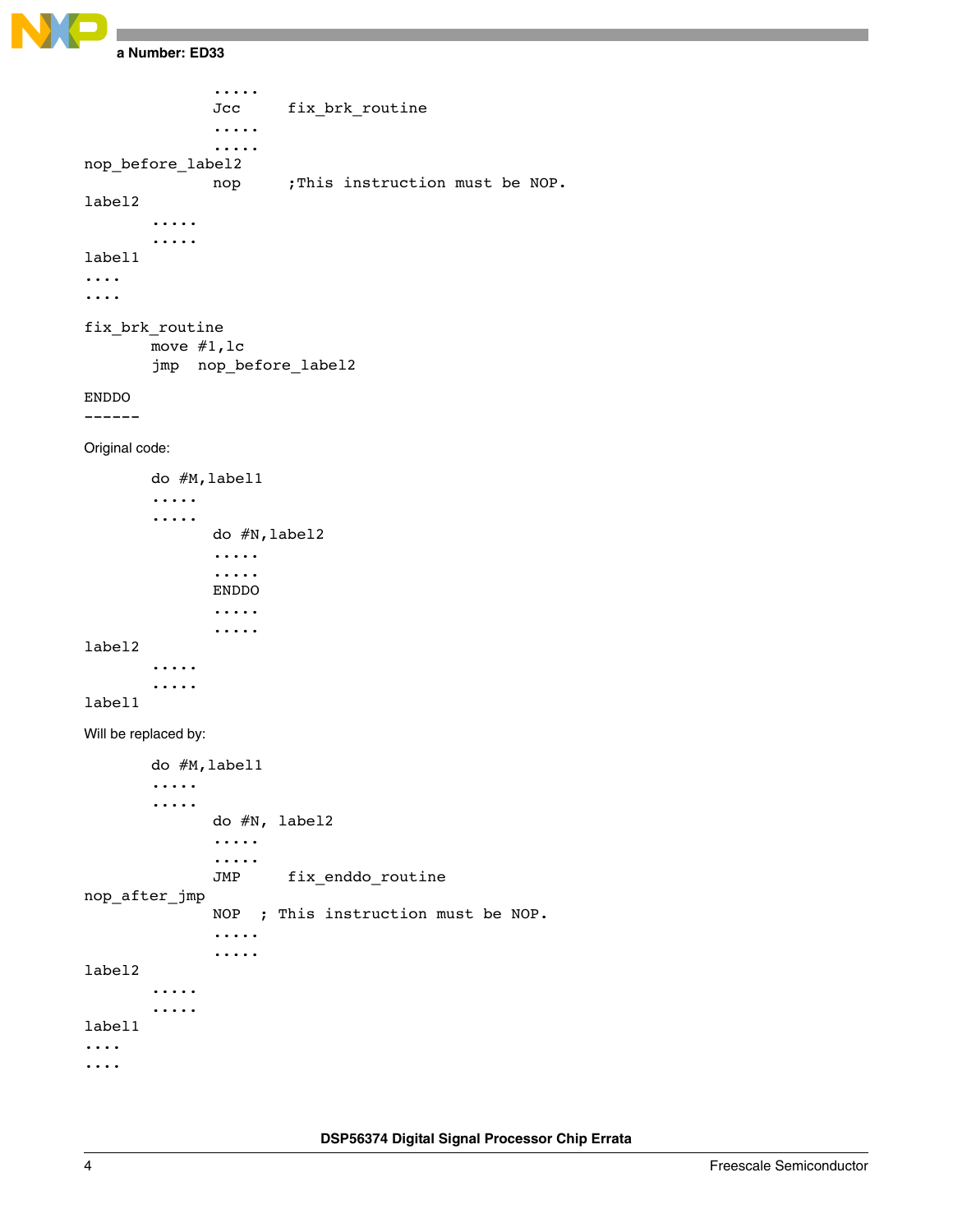

```
fix_enddo_routine
       move #1,lc
       move #nop_after_jmp,la
       jmp nop_after_jmp
```

```
2. DO FOREVER loops
```

```
===================
```
BRKcc

-----

Original code:

```
do #M,label1
        .....
        .....
               do forever,label2
               .....
               .....
               BRKcc
               .....
               .....
label2
        .....
        .....
label1
```
Will be replaced by:

```
do #M,label1
       .....
       .....
             do forever,label2
             .....
             .....
             JScc fix_brk_forever_routine ; <--- 
note: JScc and not Jcc
             .....
             .....
nop_before_label2
             nop ; This instruction must be NOP.
label2
       .....
       .....
label1
....
....
fix brk forever routine
       move ssh, x:<..> ; <..> is some reserved not used
address (for temporary data)
       move #nop_before_label2,ssh
       bclr #16,ssl ;
       move #1,lc
       rti ; <---- note: "rti" and not "rts" !
```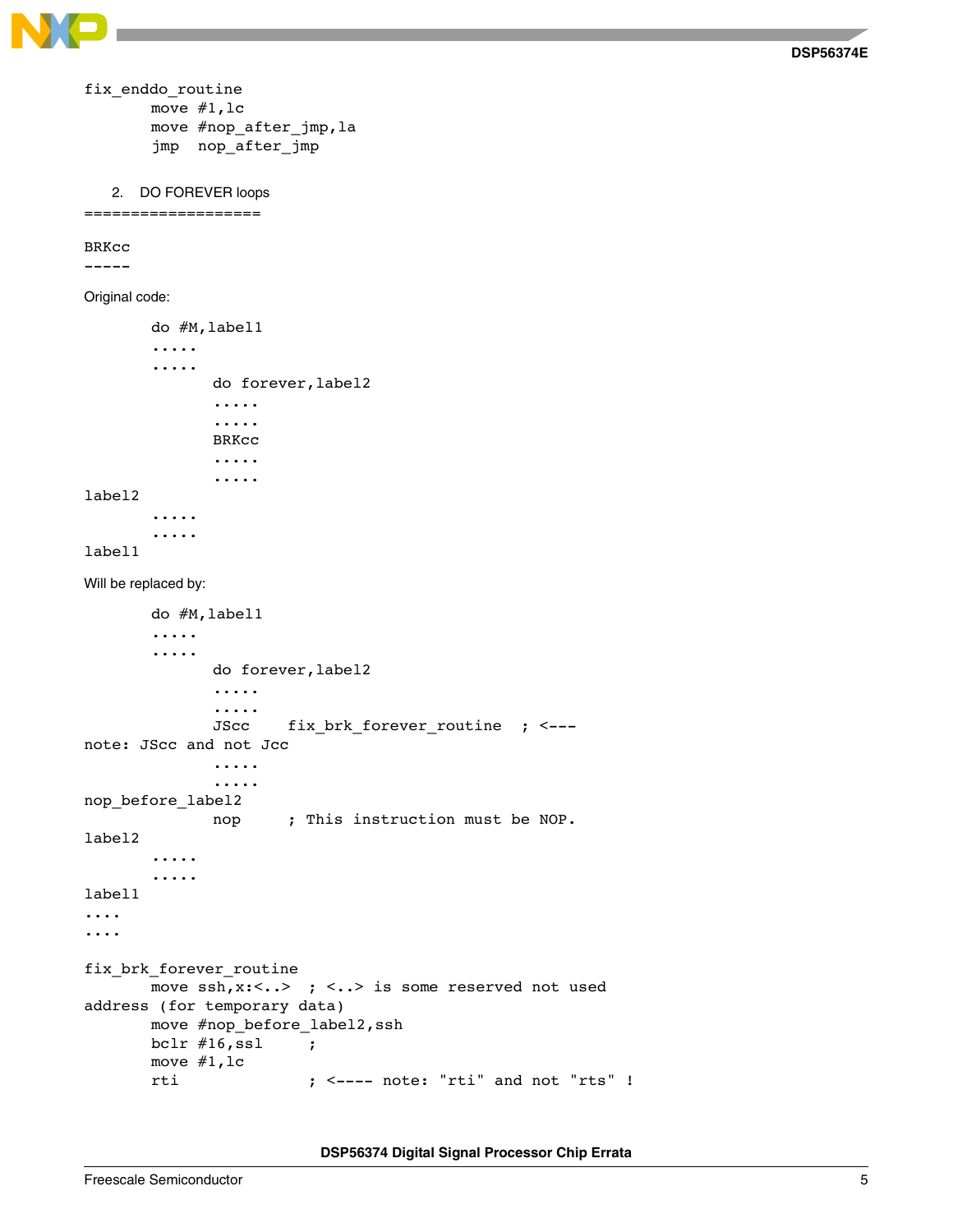```
Errata Number: ED33
ENDDO
---- 
Original code:
do #M,label1
        .....
        .....
        do forever,label2
        .....
        .....
       ENDDO
        .....
        .....
label2
        .....
        .....
label1
Will be replaced by:
        do #M,label1
        .....
        .....
               do forever,label2
               .....
               .....
               JSR fix_enddo_routine ; <--- note: 
JSR and not JMP
nop_after_jmp
       NOP ; This instruction should be NOP
        .....
        .....
label2
        .....
        .....
label1
....
....
fix_enddo_routine
              nop
              move #1,lc
              bclr #16,ssl
              move #nop_after_jmp,la
              rti ; <--- note: "rti" and not "rts"
Pertains to: DSP56300 Family Manual, Section B-4.2, "General Do Restrictions."
```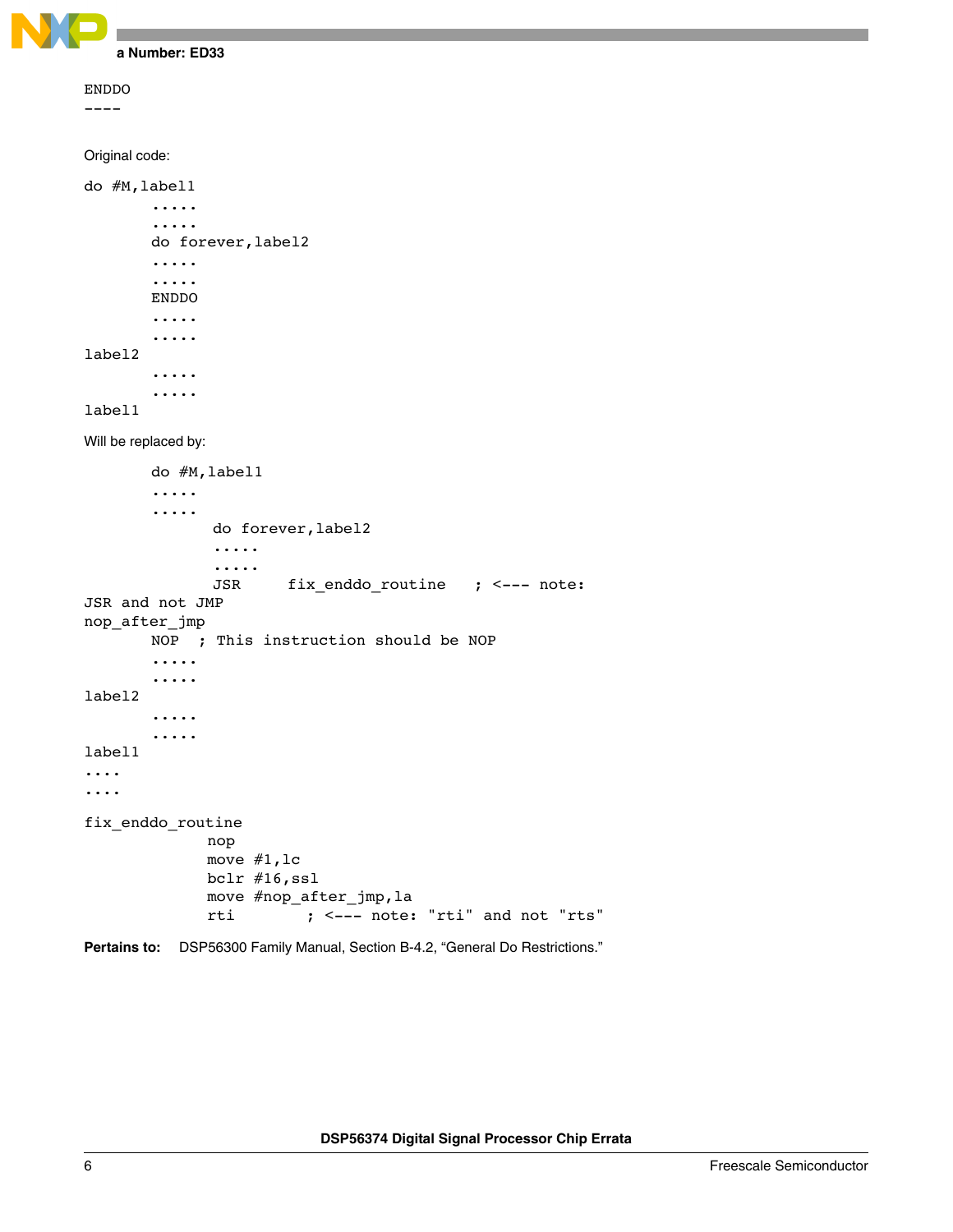

#### **Errata Number: ED34**

#### **Applies to Mask: 1L60W**

**Description** (added 1/5/99; identified as a Documentation errata 2/1/99)

When stack extansion is enabled, the read result from stack may be improper if two previous executed instructions cause sequential read and write operations with SSH. Two cases are possible:

#### **Case 1:**

For the first executed instruction: move from SSH or bit manipulation on SSH (i.e. jclr, brclr, jset, brset, btst, bsset, jsset, bsclr, jsclr).

For the second executed instruction: move to SSH or bit manipulation on SSH (i.e. jsr, bsr, jscc, bscc).

For the third executed instruction: an SSL or SSH read from the stack result may be improper - move from SSH or SSL or bit manipulation on SSH or SSL (i.e., bset, bclr, bchg, jclr, brclr, jset, brset, btst, bsset, jsset, bsclr, jsclr).

**Workaround:** Add two NOP instructions before the third executed instruction.

#### **Case 2:**

For the first executed instruction: bit manipulation on SSH (i.e. bset, bclr, bchg).

For the second executed instruction: an SSL or SSH read from the stack result may be improper - move from SSH or SSL or bit manipulation on SSH or SSL (i.e., bset, bclr, bchg, jclr, brclr, jset, brset, btst, bsset, jsset, bsclr, jsclr).

**Workaround:** Add two NOP instructions before the second executed instruction.

**Pertains to:** DSP56300 Family Manual, Appendix B, add a new section called "Stack Extension Enable Restrictions." Cover all cases. Also, in Section 6.3.11.15, add a cross reference to this new section.

#### **Errata Number: ED58**

#### **Applies to Mask: 1L60W**

#### **Description** (Added 10/29/04):

The DSP56374UM fails to note that when the SHI is set in master mode and the SHI clock is an output, Fosc must be greater than 8 x sck. i.e. the DSP system clock (Fosc) must be 8 times greater than the SHI clock.

**Workaround:** Do not use the SHI in master mode as an output when the system clock/shi clock ratio is set to 8 or less.

**Pertains to:** DSP56374 User Manual, Section 7, Serial Host Interface.

#### **NOTES**

- 1. An over-bar (i.e., xxxx) indicates an active-low signal.
- 2. The letters in the right column tell which DSP56371 mask numbers apply.
- 3. The Motorola DSP website has additional documentation updates that can be accessed at the following URL:

http://www.freescale.com/